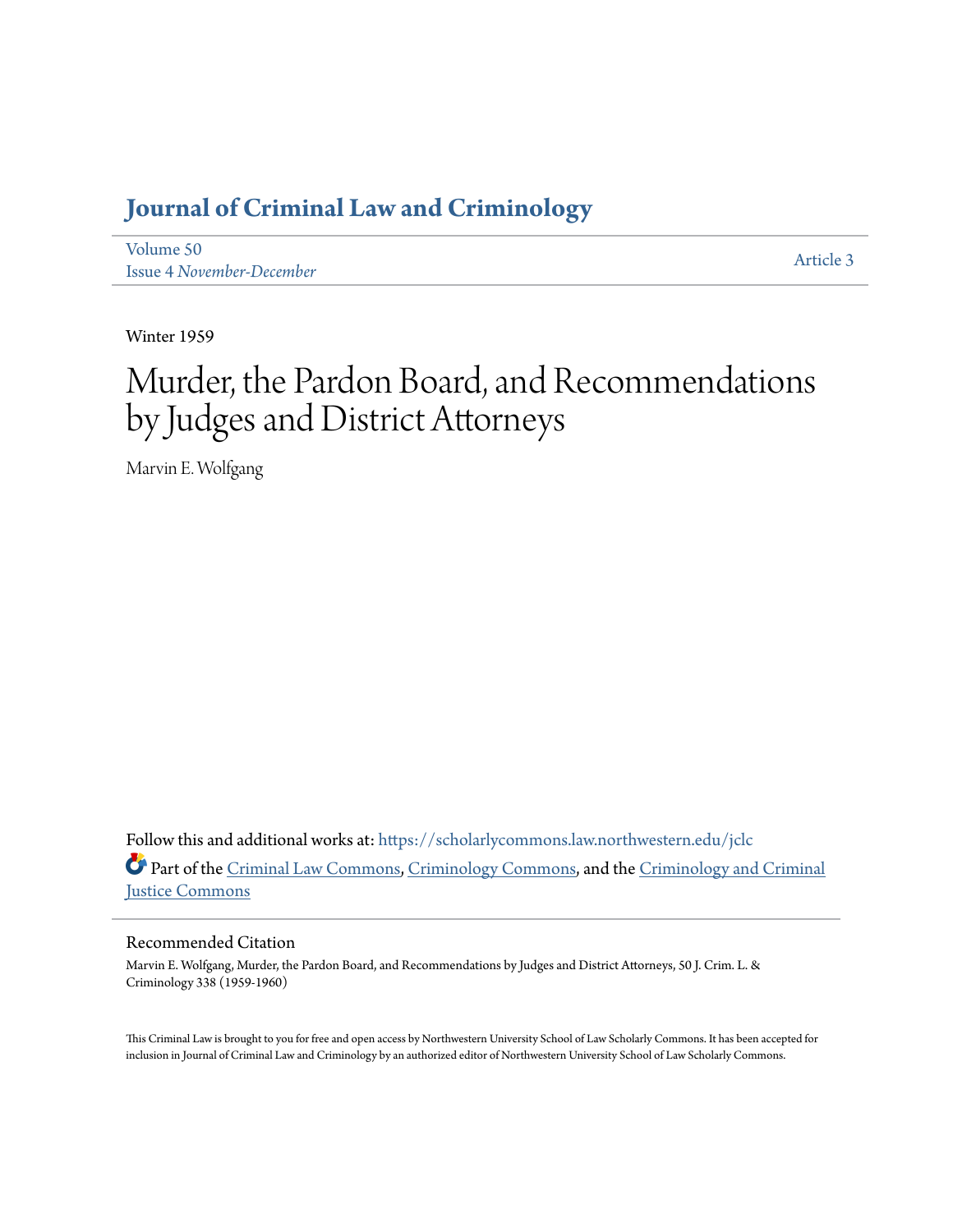# MURDER, THE PARDON BOARD, AND RECOMMENDATIONS BY JUDGES AND DISTRICT ATTORNEYS

## MARVIN **E.** WOLFGANG

Dr. Wolfgang is Associate Professor of Sociology at the University of Pennsylvania. He is the author of *Patterns in Criminal Homicide* and a frequent contributor to this and other journals of interest to criminologists. He recently returned from a combined Guggenheim-Fulbright Fellowship in Italy where he collected material for the book on which he is presently working, entitled *Crimc and Punishment in the Renaissance-EDITOR.*

Among the states that have established Pardon Boards within constitutional or statutory provisions it is not uncommon practice for these Boards to seek advice and evaluation from Judges and District Attorneys regarding individual applications for pardon or commutation. The purpose of this study is to examine these evaluations among petitions for commutation granted to applicants who had been convicted of first and second degree murder.

The purposes and functions of pardoning power are well known and need not be recounted here.<sup>1</sup> Recorded cases of abuses of this power and recommendations for improving the procedure of granting pardons and commutations have often been made.2 The composition of Boards of Pardons, types of offenses subject to pardon and commutation, types of hearings, kinds of publicity, and the time when pardon or commutation may be granted vary among the separate states.3 Whatever procedures are involved, some states assume by law or custom that the Trial Judge and the Prosecuting Attorney should have some voice before the Board of Pardons in aiding the Board to pass final judgment on the application.<sup>4</sup> Un-

<sup>1</sup> See, for example, the Attorney General's SURVEY OF RELEASE PROCEDURES, III, Washington, D. C.:<br>Department of Justice, 1939; WILLIAM SMITHERS,<br>TREATISE ON EXECUTIVE CLEMENCY IN PENNSYL-VANIA, Philadelphia: International Printing Co., 1909; APPENDIX TO **THE** LEGISLATIVE JOURNAL, **SESSION** OF 1957, Pennsylvania, pp. 4345-4910; CALEB FOOTE, *Pardon Policy in a Modern State,* THE PRISON **JOURNAL,**

(April, 1959), 39: 3-7. 2 R. W. ENGLAND, JR., *Pardon, Commutation, and Thdr Improvement,* THE PRISON **JOURNAL,** (April, 1959), 39: 23-32. See also, the Attorney General's

SURVEY, op. cit., and SMITHERS, op. cit., passim.<br><sup>3</sup> ENGLAND, op. cit.<br><sup>3</sup> ENGLAND, op. cit.<br><sup>4</sup> In Pennsylvania the Board of Pardons also recently<br>decided (April, 1959) to invite the victims (or survivors)<br>of the crime Board hearings. It is doubtful what value such testimony may have in determining the merit of application. fortunately, there has been little empirical research available that examines in detail the activities of Pardon Boards, or that seeks to investigate the evaluations of Judges and District Attorneys among applications for pardon or commutation of sentence.<sup>5</sup> Particularly if a Board is composed of non-professional personnel, it is important that they have sagacious advice of informed persons to aid in the determination of favorable or unfavorable action on a petition. Such advice should come from the professional staff of the institution where the applicant is incarcerated. In most cases, Judges and District Attorneys are so far removed in time and space from an inmate who applies for commutation that they are unable to evaluate the applicant's sociopsychological condition or his worthiness for executive clemency at the time of his application. Only the institutional staff has extensive data regarding the inmate's vocational, educational, medical, psychological, psychiatric, and other type of personal history<sup>6</sup> that can be used to advise a pardon Board on the potential capacity of the applicant to benefit from a commutation.

Occasionally, considerable political debate centers around the contention **by** Judges and other public officials that a Pardon Board has failed to follow the recommendations of Judges and District Attorneys and that a great number of persons were granted commutations despite the opposition of these two groups of advisors. To subject this hypothesis to detailed analysis is the primary purpose of the present study.

**<sup>5</sup> MARVIN E. WOLFGANG,** *Analysis of Selected Aspects of* the *Board of Pardons,* **THE PRISON JOURNAL,** (April, **1959), 39: 8-22.**

*<sup>6</sup> Ibid.,* **pp. 9-10 for a list of types of information that** appear with applications before the Board of Pardons **in** Pennsylvania.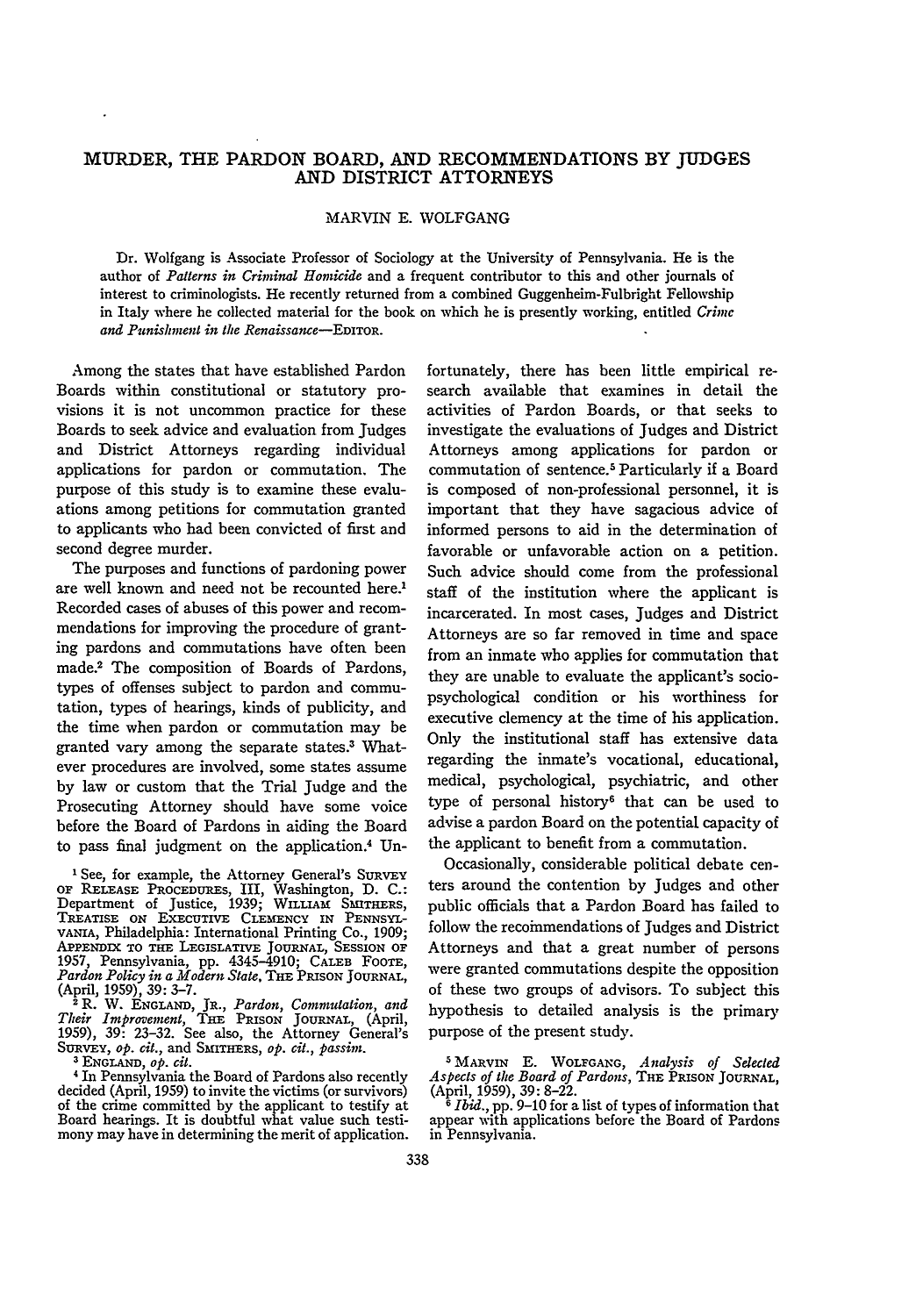#### **METHODOLOGY**

Data have been made available to the writer from the Pennsylvania Board of Pardons, and these data are analyzed in the present study. Comments from Judges and District Attorneys are sought for all cases that appear before the Board. The Trial Judge **who** pronounced sentence is presumed to have an interest in the applicant, and if the Judge wishes to register his protest against a pardon, a reduction of a minimum or maximum sentence, or any other form of clemency, he has an opportunity to do so. The District Attorney has the same opportunity. Their opinions about the merits of a particular petition for commutation are based in part on their acqaintance with the offense and the offender at the time of trial. Their separate judgments at the time of application before the Pardon Board form a composite evaluation based upon recollection or upon re-examination of the case.

The Pennsylvania Constitution requires that reasons for the action of the Pardon Board be filed only in those cases in which they make a favorable recommendation, or grant the petition; in all cases of refusal no reasons need be stated. For those cases that received a favorable action from the Board, information is available regarding the comments of the Judge and District Attorney. In summary sheets prepared **by** the Board, a brief statement after each case indicates whether the Judge, District Attorney, or prison staff (a) was opposed to the petition for commutation or pardon: **(b)** was willing to rely upon the judgment of the Board; (c) was not opposed, had no objection, or positively favored commutation; or **(d)** made no comment or reply. Almost invariably in these cases that were granted favorable action, the prison staff is credited with such recommendations as "excellent record," "good record." "worthy risk," "favor clemency," and so forth. It seems safe-to assert that regardless of what other factors may be involved in the ultimate decisions of the Pardon Board, there is nearly a one-hundred per cent recommendation for clemency, in the form of commutation or occasionally pardon. by the institutional staff for cases that have resulted in favorable action (and in which

Sec. 9, Article IV of the Pennsylvania Constitution of 1874 provides the basis for the present powers, functions, and composition of the Board of Pardons. The Board includes the Lieutenant Governor. Secretary of the Commonwealth. Attorney General, and Secretary of Internal Affairs.

the staff made a recommendation). Because of the extensiveness and pertinence of the kinds of information found in the reports of the prison staff, it is judicious practice for the Board to rely heavily on their recommendations.

For those cases that were refused commutation or pardon, no information has been available concerning recommendations made by Judges, District Attorneys and institutional staffs. Therefore, while it would be enlightening to make statistical comparisons of the patterns of recommendations by these three groups in terms of petitions granted and petitions refused, such analysis is not presently possible.

Because comments made by Judges and District Attorneys appeared, by cursory inspection of the data, to vary in content and to be divergent in many' cases from the final favorable action of the Board, analysis of their evaluations of the merits of the petitions was undertaken. We do not know to what extent the recommendations by these two sets of individuals are followed in *all* applications; we have data only for those cases that resulted in favorable action by the Pardon Board. Previous analysis of recommendations of Judges and District Attorneys for 1,052 pardons and commutations granted by the Pennsylvania Board of Pardons between January, 1953 and December, 1956 indicated that in 831, or 80 per cent, of the cases Judges and District Attorneys disagreed.3

The present study is concerned only with applicants who had been convicted of first or second degree murder in Pennsylvania. Because of the seriousness of the offense, the severity of punishment, and the extent of public interest in the offense of murder, we **may** assume that if careful evaluations are made by Judges and District Attorneys in their recommendations for action before a Pardon Board that the greatest amount of care and consideration should be given in murder cases. Moreover, these are cases that are most likely to **be** readily recalled by the Judges and District Attorneys, for murder trials usually require more time and attention than lesser offenses. Public sentiment is more likely to be considered in, and aware of, favorable action by a Pardon Board in petitions involving persons convicted of murder. Therefore, we may assume that of petitions for commutation or pardon coming from all types of offenders, applications made by persons originally convicted of murder

S **WOLFGANG,** *op. cit.,* pp. 15-18.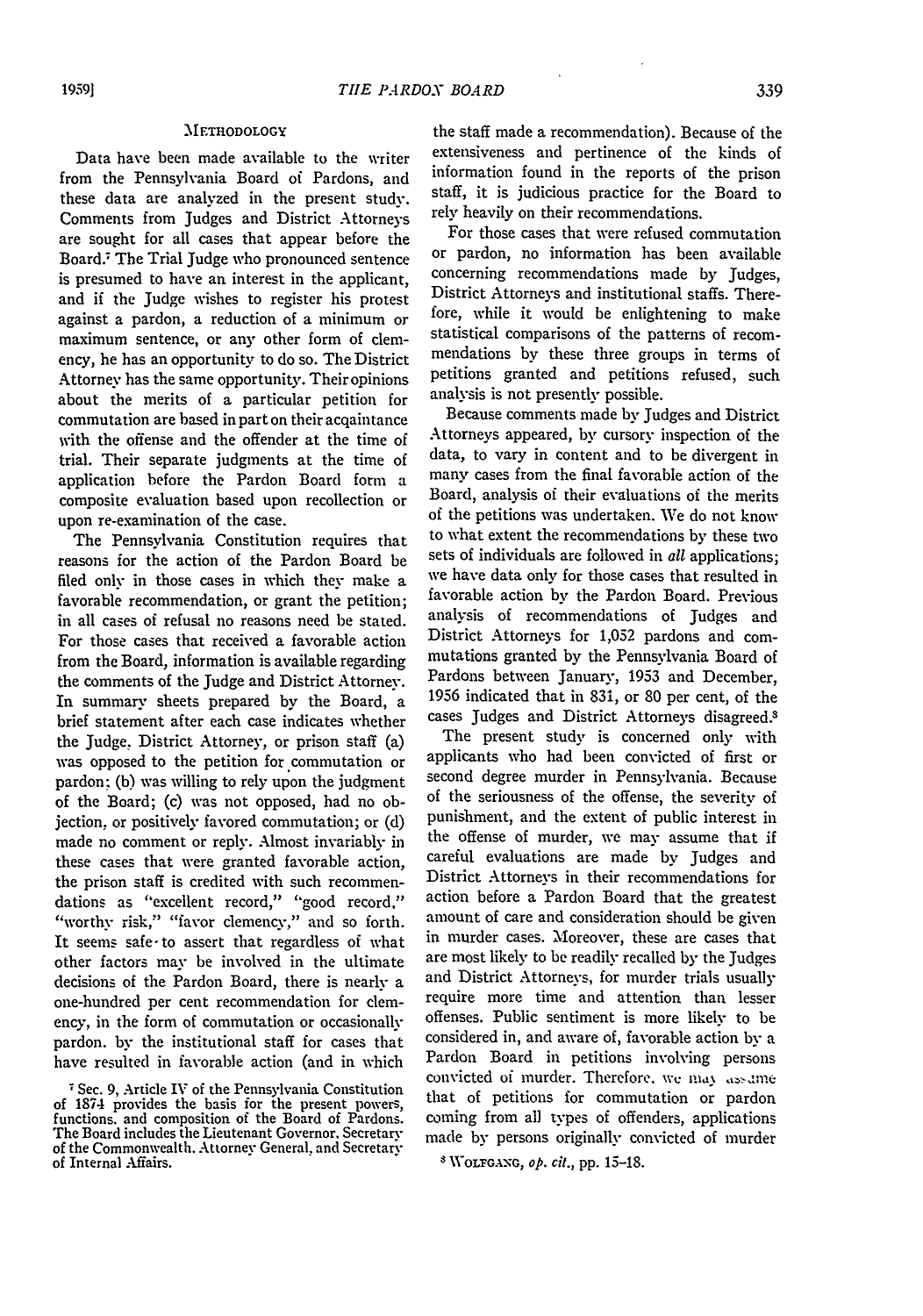will be among those given the most thoughtful and considered evaluation by Judges and District Attorneys.

This analysis includes a total of 368 cases of persons convicted in Pennsylvania of murder and who applied for and received some form of commutation during the years from 1950 to 1957. Information was not available regarding the type of petition made by these persons; that is, it has not been possible to determine from the data whether the applicant petitioned to have a death penalty commuted to a life sentence, to have a life sentence commuted to make the applicant eligible for release on parole, or to have some other form of commutation or pardon.<sup>9</sup> Most likely, first degree murderers applied generally for a reduction in the life sentence, and second degree murderers petitioned for a reduction in the minimum sentence.

When a Judge or District Attorney is listed as being "opposed" to the petition for commutation, there is little doubt about the meaning of this recommendation. Whatever may have been the reasons for their judgments, "opposed" indicates a definite negative attitude and an obvious opposition to granting the commutation. The listing of "not opposed" or "no objection" indicates that should the Board grant the petitioner his particular request, the Judge or District Attorney would not be opposed to such action. This evaluation is generally considered favorable, although a "no objection" or "not opposed" does not have the full force of positive favor that "recommends" might have. Because the number of "recommends"

Moreover, the proportion of prisoners released from federal and state institutions between 1939 and 1957 rose from 0.5 per cent to 3.6 per cent and is now twelve times the proportion released by pardon. (PRISONERS **IN STATE AND FEDERAL** PRISONS **AND** REFORMATORIES, Bureau of the Census, 1939-1946; **NATIONAL** PRISONER STATIsTIcs, Bureau of Prisons, 1950-1957, cited by **ENGLAND,** *op. cit.,* p. 29.)

(which carries the strongest connotation of being in favor of granting the commutation) is small<sup>10</sup> and for purposes of statistical treatment of the data, these comments have been combined with those of "not opposed" and "no objection." The phrase, "willing to rely on the Board," suggests that the Judge or District Attorney is either unwilling or incapable of giving a definite evaluation or recommendation to the Pardon Board. This category is akin to an abstention, although it indicates a desire to make some comment while putting the full burden of' responsibility for decision on the Board. It is certainly not a negative recommendation, for it gives support to the Board's action. If a continuum were established from negative to positive evaluation, "willing to rely on the Board" would probably be placed in a position somewhere between "opposed" and "not opposed," but obviously closer to the latter. "Willing to rely on the Board" shares none of the connotations suggested by "opposed," but does share with "not opposed" the implication that should the Pardon Board turn down or grant the application the Judge or District Attorney would find no objection with the decision.

It is difficult to interpret the meaning of "no comment," for the Board is left with several alternative interpretations. The Judge or District Attorney may recollect little or nothing about the offense or the offender; he may recall the case but wish to maintain a neutral position; or he may simply have failed to respond to the Board's inquiry and request for an evaluation." Whatever may be the reasons for a listing of "no comment," this category must assume a neutral position on the continuum of responses, and in effect returns the responsibility for final evaluation to the Board itself. Unlike "willing to rely on the Board," the "no comment" category provides no endorsement of the Pardon Board and permits the Judge, dissatisfied with the Board's action in a particular

**<sup>9</sup>**Most petitions heard and granted are for commu- tation rather than for pardon. Of 954 petitions heard by the Pennsylvania Board of Pardons in 1958, 192, or 20 per cent, were granted. Of those granted, 1 was for 20 per cent, were granted. Of those granted, 1 was for commutation of a death penalty to life imprisonment; 102, or 53.1 per cent, for commutation of minimum sentences to make applicants eligible for release after parole by the Board of Parole; 29, or 15.1 per cent, for commutation of life sentences to make applicants eligible for release after parole by the Board of Parole; 11. or 5.8 per cent, for commutation of maximum sentences of applicants on parole; and 49, or 25.5 per cent, for pardons by persons who were not then serving any prison sentence, including those persons previously released on parole, those who never received prison sentences, etc. (See *Ibid.*, pp. 8-14.)

**<sup>10</sup>** Among these murder cases petitioning the Pardon Board for commutation, there were only **30** statements from Judges and 14 from District Attorneys that specifically listed "recommends."

**<sup>11</sup>** Occasionally a vociferous Judge will contend that his recommendations for favorable or unfavorable action on petitions have not been heeded in the past by the Pardon Board, and therefore he refuses to comment any more on the Board's requests for evaluation. For example, see the testimony before the Joint Legislative Committee Conducting An Investigation of the Board of Pardons, APPENDIX TO **THE LEGIS-LATIVE JOURNAL, SESSION OF** 1957, Pennsylvania, pp. 4390-4391.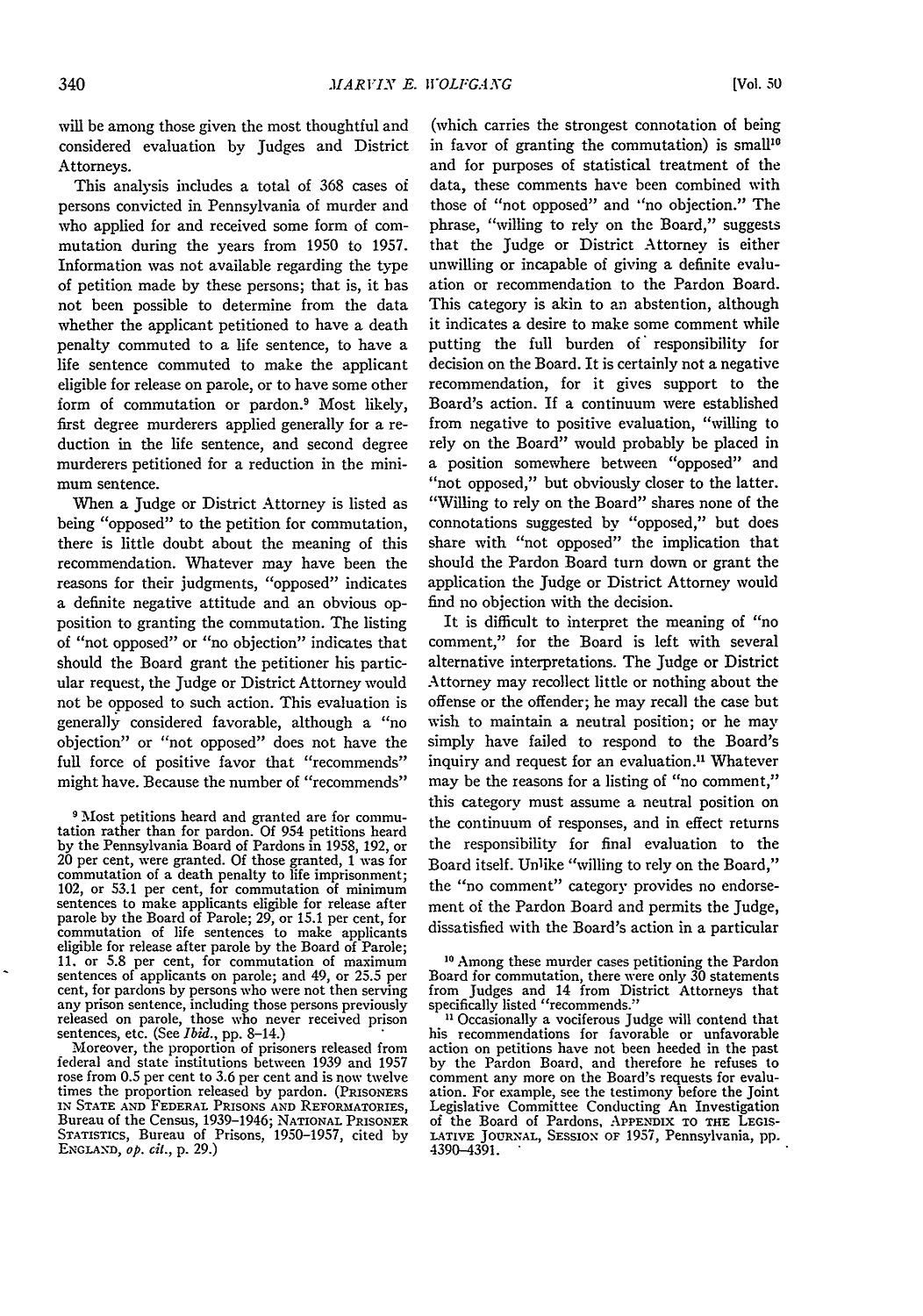TABLE I

| Recommendation                 | Cases inwhich<br>J.'s and D.A.'s<br>Agreed |       | Cases in which J.'s and D.A.'s<br>Disagreed |       |      |       | <b>Combined Cases</b> |       |      |       |
|--------------------------------|--------------------------------------------|-------|---------------------------------------------|-------|------|-------|-----------------------|-------|------|-------|
|                                | N                                          | ጜ     | J.                                          |       | D.A. |       | J.                    |       | D.A. |       |
|                                |                                            |       | N                                           | S.    | x    | ç.    | N                     | e.    | N    | %     |
|                                | -27                                        | 26.5  | 37                                          | 29.1  | 47   | 20.8  | 64                    | 27.9  | 74   | 22.6  |
| Willing to Rely on Board       | -20                                        | 19.6  | 53                                          | 41.8  | 46   | 20.4  | 73.                   | 31.9  | 66   | 20.1  |
| Not Opposed or No Objection 55 |                                            | 53.9  | 37                                          | 29.1  | 133  | 58.8  | 92                    | 40.2  | 188  | 57.3  |
|                                |                                            | 100.0 | 127                                         | 100.0 | 226  | 100.0 | 229                   | 100.0 | 328  | 100.0 |
| No Comment or No Reply $18$    |                                            |       | 121                                         |       | 22   |       | 139                   |       | 40   |       |
| Total 120                      |                                            |       | 248                                         |       | 248  |       | 368                   |       | 368  |       |

# REcoMMENDATIoNs OF **JUDGES AND** DISTRICT ATTORNEYS **FOR 368** PARDONS **AND** COMMIUTATIONS **GRANTED** BY **THE** PENNSYLVANIA BOARD OF PARDONS IN FIRST **AND** SECOND DEGREE  $M_{\text{unnum}}$   $C_{\text{1.022}}$   $T_{\text{unnum}}$  1050 $T_{\text{unnum}}$  1957

Source: Files of the Board of Pardons, Harrisburg, Pennsylvania

For Combined Cases:  $\chi^2 = 16.92$ ;  $df = 2$ ;  $P < .001$ ;  $T = .15$ 

case, to proclaim publicly his opposition after the Board has granted a commutation. However, "no comment" cannot be viewed as a negative comment.

Statistical analysis of the comments **by** Judges and District Attorneys has been made on two levels. First, a comparison has been made of the amount of agreement and of disagreement.of their opinions as two separate and unrelated sets of evaluators. This level asks questions and seeks answers regarding the frequency, distributions by types of response among the Judges, on the one hand, and among the District Attorneys, on the other. The proportion of Judges and District Attorneys who are opposed, not opposed, etc. to granting these petitions is shown irrespective of the individual differences of opinion on each particular case. The second level, which is less crude and more detailed, seeks information regarding the concordance and discordance of Judges and District Attorneys for each specific case and on the same individual cases. This level is more important for determining the true extent of agreement or disagreement of these evaluators. In this type of analysis we are, in effect, holding constant the specific case while allowing the two evaluators to vary. Significant associations or differences that emerge in the statistical patterns have resulted from applying standard tests of significance. These tests include: test of significance of difference between proportions, with its critical ratio, or *I* value: chi-square  $(x^2)$ , with confidence limits *(P* value) at .01; coefficient of contingency, using either a C. or a *T* (Tchupproff) coefficient.12

#### FiNDINGs

The frequency distributions of the recommendations of Judges and District Attorneys, by type oi recommendation, and according to whether these two sets of evaluators agreed or disagreed, are shown in Table 1.13 In 120. or 33 per cent, of the 368 cases, Judges and District Attorneys agreed in their evaluations; and in 248, or 67 per

**12** Tchupprof's coefficient of contingency is less commonly used than the other tests of significance mentioned above. The main advantage of this coefficient mentioned above. The main advantage of this coefficient is not only that it tells us something about the degree of association, but that it enables comparison of results computed for tables of contingency of a variety of cells. The formula applied here is:

$$
T = \sqrt{\frac{\frac{\chi^2}{\overline{N}}}{\sqrt{(s-1)(t-1)}}}
$$

where  $N$  means the total number of observations,  $s$  the number of rows, and *t* the number of columns in the table. For examples of extensive use of Tchupproff's coefficient of contingency, see **1.** GADOUREK. A DUTCH COMMUNITY, Leiden, The Netherlands: H. E. Stenfert<br>Kroese N. V., 1956, p. 307 ff.<br><sup>13</sup> Fifteen cases of multiple judgments by more than<br>one Judge or that involved more than one county of

one Judge or that involved more than one county of<br>jurisdiction in a single case have been omitted in order to maintain a one-to-one relationship between Judge and District Attorney.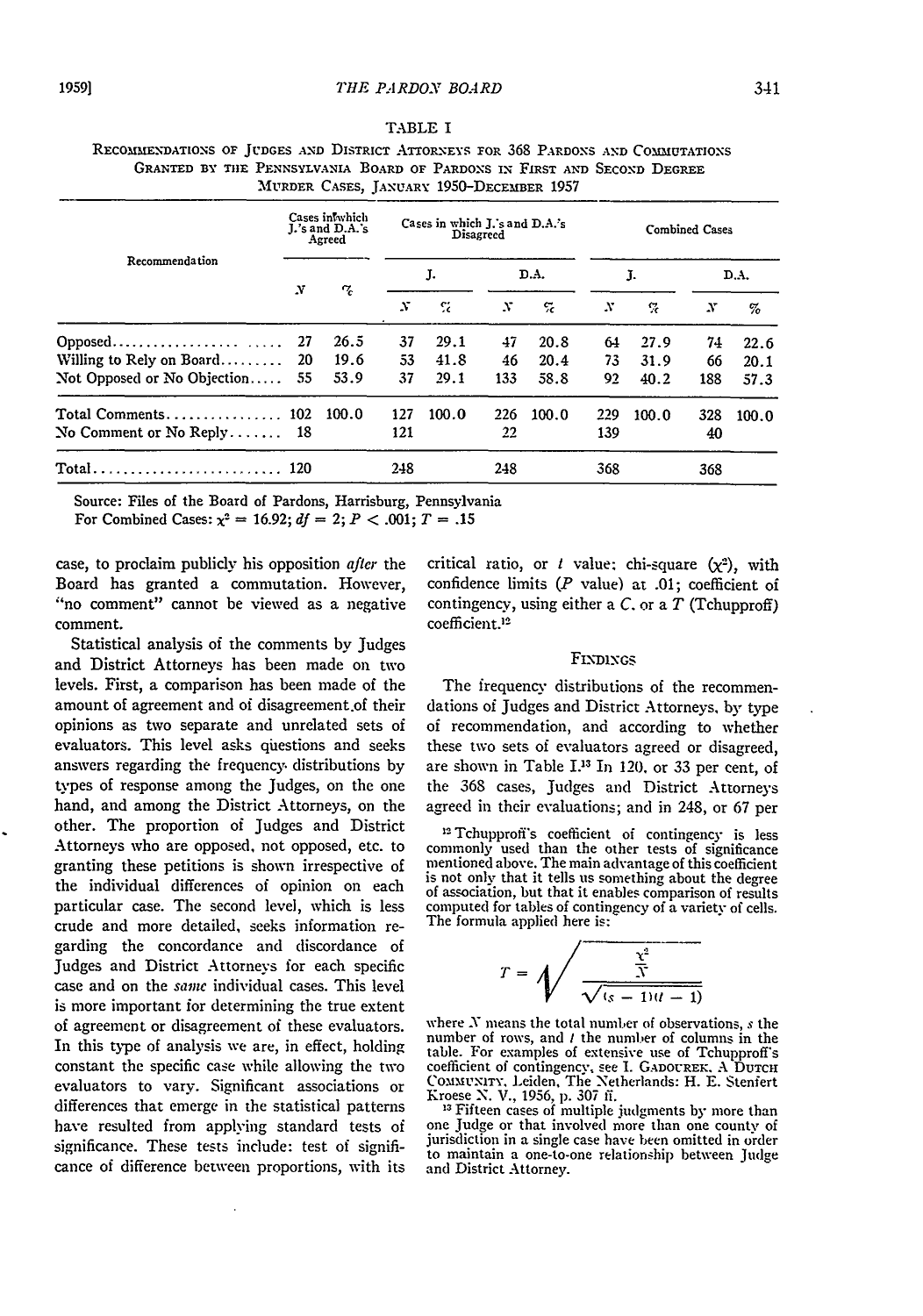*[Vol. 50*

cent, they disagreed. One of the statistically significant and obvious differences is that a much higher proportion of Judges (139, or 38 per cent) than of District Attorneys (30, or 11 per cent) failed to supply any comment or make any recommendation about the merits of a petition for commutation  $(t = 9.02; P < .001)$ .

Excluding those cases in which no comment was made, and referring only to cases in which some specific evaluative statement was recorded, we find that 229 judgments were made by Judges and 328 by District Attorneys. These figures combine comments in which the two groups both agreed and disagreed. The 102 concordant statements constitute 45 per cent of the 229 specific recommendations by Judges and 31 per cent of the 328 specific comments by District Attorneys, a difference which also is significant  $(t = 3.23; P < .001)$ .

Applying the null hypothesis to the combined cases in Table I we may assert that there is no significant difference in the distribution of categories of recommendations by Judges and District Attorneys. The hypothesis is rejected, for analysis reveals that there *is* a statistically significant difference in these distributions  $(x^2 = 16.92)$ ;  $df = 2$ ;  $P < .001$ ;  $T = .15$ ). This significance is due largely to the fact that a higher proportion of District Attorneys (57 per cent) than of Judges (40 per cent) expressed no opposition to the applications for commutation. Also, a higher proportion of Judges (32 per cent) than of District Attorneys (20 per cent) are willing to rely upon the Board's decision in murder cases. These two categories of response may indicate a lack of opposition to the petition, and perhaps the differences, although statistically significant, are not qualitatively important. On the other hand, since one of the purposes of the Board's inquiry to the Judges and District Attorneys is to have guidance in the form of a recommendation, the fact that in one-third of the murder cases Judges rely upon the Board's decision means that Judges' responses aid little in making final judgment. By adding the 73 replies from Judges that are "willing to rely on the Board" with the 139 "no comment" we find that in 58 per cent of these murder cases up for commutation or pardon that the Board had no guidance from the Trial Judge.

By applying our second and more refined level of analysis, we can observe the actual extent of case-specific agreement and disagreement. Asked what recommendation for action on a particular

case he wishes to make, a Judge may respond "opposed," while the District Attorney for the same case may respond "not opposed." This kind of analysis is much more dynamic than the former, and takes account of the interaction between Judge and District Attorney on the same petitioner. 14 The Judge and the District Attorney did interact during the applicant's original court trial, and the similarity or dissimilarity of their later opinions regarding the merits of the applicant for commutation is considered important by a Pardon Board. We are not suggesting, however, that the Judge and District Attorney consult one another regarding a particular case at the time the Board seeks advice on the petition for commutation. In fact, the empirical data lead us to infer that there is a minimum amount of discussion about applications for commutation.

We may hypothesize that statistical patterns emerging from a case-by-case analysis would reveal a high degree of concordance by Judges and District Attorneys. Table II shows the numerical and percentage frequency distributions of specific recommendations made by Judges and District Attorneys for the 368 petitions of persons convicted of murder. The diagonal cells running from lower right to upper left represent the areas of agreement. As might be expected there is an association between specific statements of Judges and District Attorneys  $(x^2 = 34.37; df = 9; P <$ .001). However, using Tchupproff's coefficient of contingency, we may note that this association is only of rather low intensity or degree of association *(T* **=** .18). Given the recommendation of one evaluator, for example, it would be extremely difficult to determine in advance the recommendation of the other.<sup>15</sup>

Table III lists the rank order of Judge/District Attorney responses according to the frequency of occurrence of these sixteen response combinations. Because these petitions of persons convicted of murder were ultimately granted commutation or

**14** Cf. the structural and dynamic analysis of criminal homicide, where the latter type of analysis includes the victim-offender interrelationship, in MARVIN E.<br>WOLFGANG, PATTERNS IN CRIMINAL HOMICIDE, Philadelphia: University of Pennsylvania Press, **1958,** especially Chaps. 11-14. **<sup>15</sup>**For a variety of reasons it is difficult to apply a coefficient of relative predictability **(G** value) to Table

**II.** However, analysis was made **by** using the **188** "not opposed" (which is **51** per cent) of the District At-torneys' **368** comments as the modal group. Using the comments **by** Judges as predictive variablcs reduces the original 49 per cent error in prediction by an insignificant amount *(G* = .03).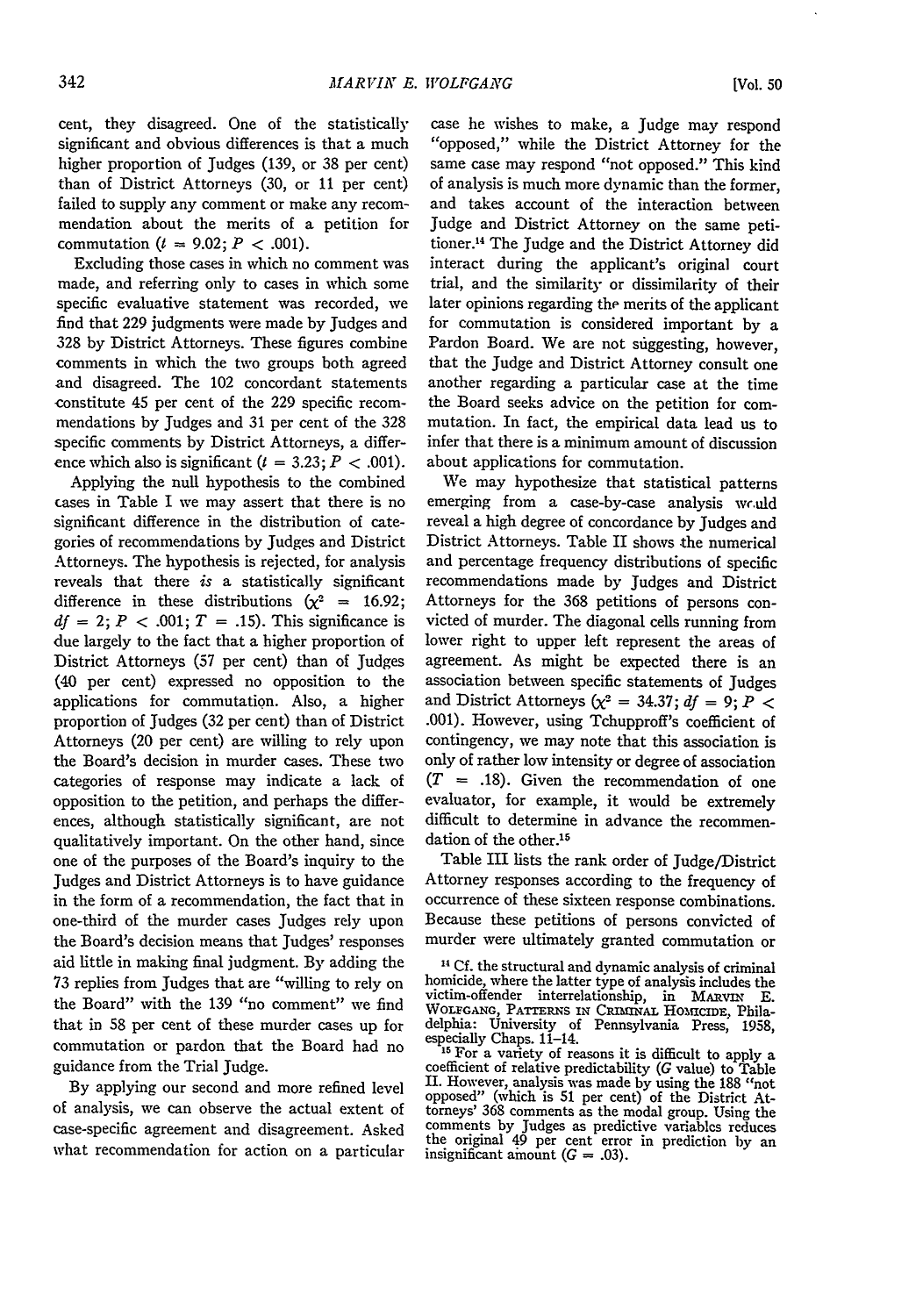| TABLE II |  |  |
|----------|--|--|
|          |  |  |

RECOMMENDATIONS OF DISTRICT ATTORNEYS, BY RECOMMENDATIONS OF JUDGES, MURDER CASES **BEFORE THE PENNA. BOARD OF PARDONS, JANUARY, 1950-DECEMBER, 1957**

| By Judges                                               |     | By District Attorneys |    |                             |     |             |    |            |     |  |
|---------------------------------------------------------|-----|-----------------------|----|-----------------------------|-----|-------------|----|------------|-----|--|
|                                                         |     | Opposed               |    | Willing to Rely on<br>Board |     | Not Opposed |    | No Comment |     |  |
|                                                         |     | $7.34^{\circ}$        | 12 | 3.25                        | 22  | 5.98        | 3  | .82        | 64  |  |
| Willing to Rely on Board 11                             |     | 2.98                  | 20 | 5.44                        | 36  | 9.79        | 6  | 1.63       | 73  |  |
| Not Opposed 14                                          |     | 3.80                  | 10 | 2.72                        | 55  | 14.95       | 13 | 3.53       | 92  |  |
|                                                         |     | 5.98                  | 24 | 6.52                        | 75  | 20.38       | 18 | 4.90       | 139 |  |
| $Total \dots \dots \dots \dots \dots \dots \dots \dots$ | -74 |                       | 66 |                             | 188 |             | 40 |            | 368 |  |

<sup>a</sup> Figuresin italics refer to percentages of the total combined recommendations (368)

 $x^2 = 34.77$ ; df = 9; P < .001; T = .18

pardon, it is particularly important to ask in what proportion of cases did the Pardon Board in fact grant commutation or pardon in direct conflict with judgments of:

- (a) both the Judge and the District Attorney;
- (b) the Judge only;
- (c) the District Attorney only;

(d) neither the Judge nor the District Attorney. Because we can form a qualitatively meaningful dichotomy between "opposed," on the one hand, and all other responses, on the other, the answer to (a) above can be found in the combined Judge/ District Attorney response of "opposed/ opposed."<sup>16</sup> For the same cases both sets of evaluators are against granting commutation or pardon. This category comprises only 27, or 7 per cent, of the 368 combined possible evaluations. Thus, in only 7 per cent of the total murder cases petitioning for commutation can it be said that the Pardon Board grants commutation in direct conflict with the combined negative recommendations of the Judges and District Attorneys. Reversing the perspective, we may say that in approximately 93 per cent of these cases there was not a *combined* Judge/District Attorney opposition to commutation.

In answer to (b), we must total the "opposed/ not opposed" (22, or 6 per cent), the "opposed/ willing to rely on the Board" (12, or 3 per cent), and the "opposed/no comment" (3, or .8 per cent). This total comprises 10 per cent of the 368 cases, so that in only one out of ten cases does the Pardon

TABLE III **RANK ORDER OF FREQUENCY OF JUDGE/DsTRICT ATTORNEY COMBINED**

**RECOMMENDATIONS**

| Judge/District Attorney              |    | Number Per cent |
|--------------------------------------|----|-----------------|
| No Comment/Not Opposed               | 75 | 20.38           |
| Not Opposed/Not Opposed              | 55 | 14.95           |
| Willing to Rely on Board/Not Op-     |    |                 |
|                                      | 36 | 9.79            |
|                                      | 27 | 7.34            |
| No Comment/Willing to Rely on        |    |                 |
| Board                                | 24 | 6.52            |
| No Comment/Opposed                   | 22 | 5.98            |
| Opposed/Not Opposed                  | 22 | 5.98            |
| Willing to Rely on Board/Willing to  |    |                 |
| Rely on Board                        | 20 | 5.44            |
| No Comment/No Comment                | 18 | 4.90            |
| $\operatorname{Not}$ Opposed/Opposed | 14 | 3.80            |
| Not Opposed/No Comment               | 13 | 3.53            |
| Opposed/Willing to Rely on           |    |                 |
| Board                                | 12 | 3.25            |
| Willing to Rely on Board/            |    |                 |
| Opposed                              | 11 | 2.97            |
| Not Opposed/Willing to Rely on       |    |                 |
| Board                                | 10 | 2.72            |
| Willing to Rely on Board/No          |    |                 |
| Comment                              | 6  | 1.63            |
| Opposed/No Comment                   | 3  | .82             |
|                                      |    | 100.00          |

Board grant a petition for commutation in direct conflict with an evaluation in which the Judge but not the District Attorney is opposed to the action.

Question (c) is answered in the same fashion except that tabulation is made of those cases in

**<sup>16</sup>**In this and subsequent references to combined judgments, the Judge's comment wiU precede that of the District Attorney. Thus, "opposed/not opposed" means that the Judge is opposed and the District Atmeans that the Judge is opposed and the District Attorney is not opposed.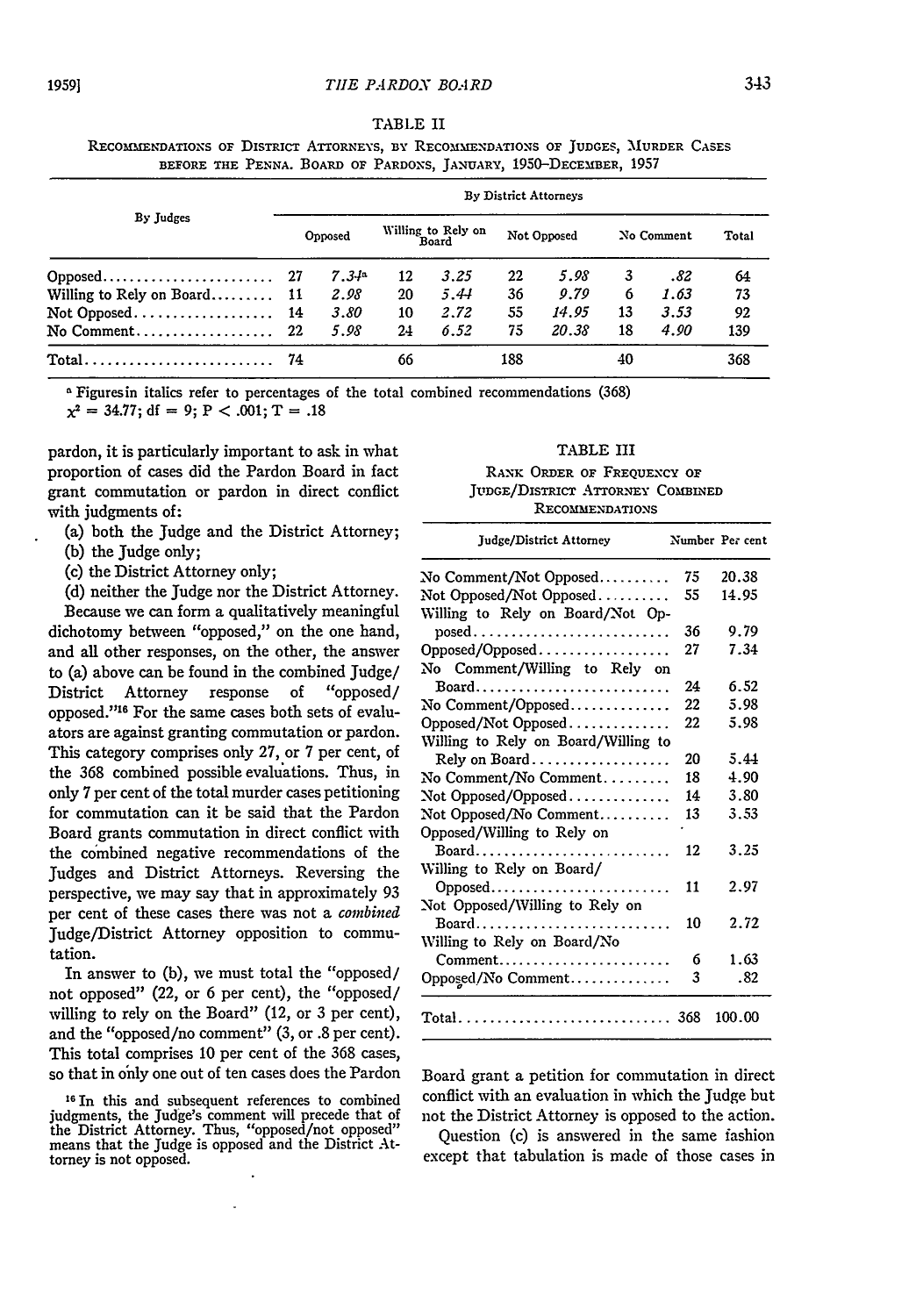which the District Attorney but not the Judge is opposed: "no comment/opposed" (22, or 6 per cent), "not opposed/opposed" (14, or 4 per cent), and "willing to rely on the Board/opposed" (11 or 3 per cent). This total comprises 13 per cent of the 368 cases, so that to this extent does the Pardon Board grant a petition for commutation in direct conflict with an evaluation in which the District Attorney but not the Judge is opposed to the action.

Totaling all the remaining combinations that exclude an "opposed" comment from either the Judge, the District Attorney, or the two together reveals the answer to question (d); namely, that in 257 cases, or 70 per cent of the 368, the Pardon Board granted petitions for commutations without opposition from either or both evaluators. Thus, taking all possible combinations of oppositioncases in which both the Judge and the District Attorney opposed commutation as well as cases in which at least one of them opposed it-the total is unimpressive (112, or 30 per cent).

Where one evaluator opposed the petition and the other expressed no opposition or was willing to rely on the judgment of the Board, the Board has as much legitimation for building its final verdict on the one recommendation as upon the other. If one evaluator opposes the petition and the other does not object to granting the petition, the Board can always fall back on the positive recommendation if the Board is later subjected to criticism for its favorable action. Among the situations that should especially concern the Pardon Board are those cases that involve a combined Judge/District Attorney opposition (25, or 7 per cent) and those that involve one evaluator who opposed the petition and the other who expressed no comment (25, or 7 per cent). These situations total only 52 cases, or 14 per cent, for which the Board of Pardons has to defend itself against the opposition of the Judge and District Attorney together or separately.

# DISCRIMNATIVE INDEX **OF** SUPPORT

Political debate occasionally centers around the favorable action of Pardon Boards in granting commutation or pardon to petitioners; and Judges frequently criticize the action of these Boards for failure to follow their recommendations. When a Judge pronounces a penalty which he believes is just and which a Board of Pardons considers too severe, relative to the offender's subsequent

improvement, the Judge is likely to oppose granting the man a commutation of the original sentence. The District Attorney who prosecuted the case and who labored long and hard to win it in court may also oppose executive clemency. However, when asked for their recommendations for action by a Pardon Board, these two persons may agree in their opposition, disagree so that one opposes and the other does not oppose, both submit no comment whatever, etc. These nuances of response are important in determining the degree to which a Pardon Board, in granting petitions, has the positive support of the Judges and the District Attorneys.

It can readily be observed from Table I that 64, or 17 per cent, of the 368 Judges opposed petitions for commutation, and that 74, or 20 per cent, of the 368 District Attorneys opposed petitions. However, there is overlapping in these two figures. They are crude data for the total set of evaluations and indicate nothing about the interactive evaluative relationship between Judges and District Attorneys on the same cases. Moreover, these figures do not reveal differences between responses of "opposed," "no comment," and the more positive comments of "not opposed" and "willing to rely on the Board." Because it is of value to a Pardon Board to know the extent of support from Judges and District Attorneys which the Board can rely upon in granting a petition for commutation or pardon, it is necessary to establish some kind of index of support which discriminates among the variable responses which the Board receives.

A Discriminative Index of Support has been formulated in the following manner: When a Judge or District Attorney submits an "opposed" comment, we assign a score of  $-1$ ; because a "no comment" is completely neutral, we assign a score of 0; and for a comment of "not opposed" or of "willing to rely on the Board," we assign a **+1.Y** Multiplying the frequency in each response category by the assigned score, summing the results, and dividing by the total N observations produces a plus or a minus support score.<sup>18</sup> Table

**<sup>17</sup>**These are, of course, arbitrary scores or weights in the sense that we are assuming equal intervals between a neutral "no comment" and "opposed," on the one hand, and between a "no comment" and "not opposed," on the other.

<sup>&</sup>lt;sup>18</sup> For example, Judges have a summed raw score of 101; dividing this by the 368 observations results in a support score of +.27.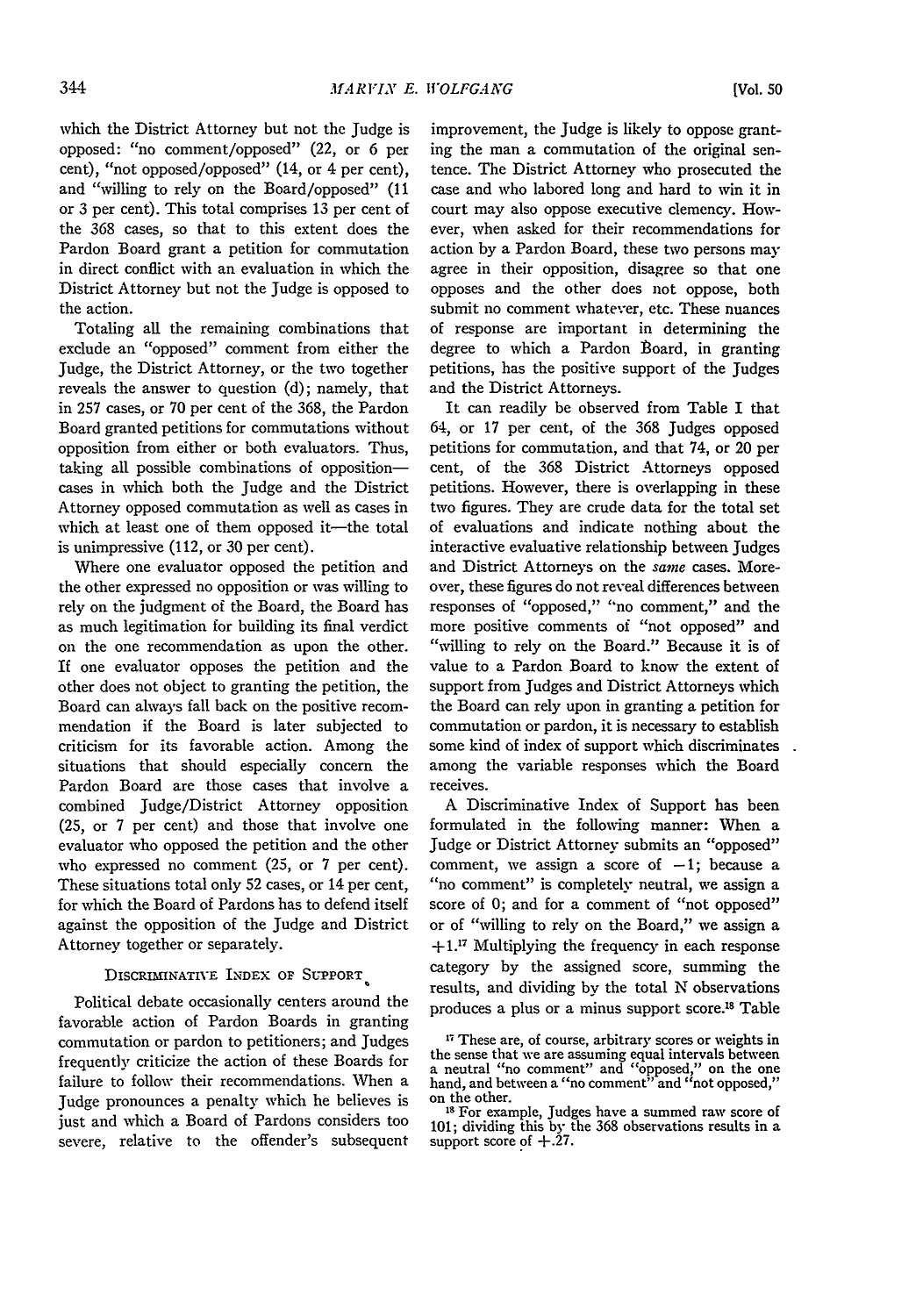| Support Scores of Recommendations of Tudges and District Attorneys for Establishing a |                                 |  |  |
|---------------------------------------------------------------------------------------|---------------------------------|--|--|
|                                                                                       | DISCRIMINATIVE INDEX OF SUPPORT |  |  |

| Recommendations             | (A)<br>Weight |      | (B)              | $(A) \times (B)$<br>Support Score |          |                 |
|-----------------------------|---------------|------|------------------|-----------------------------------|----------|-----------------|
| Judges/District Attorneys   |               |      | D.A.'s Frequency | L's                               |          | D.A.'s Combined |
| No Comment/Not Opposed      | 0             | $+1$ | 75               | $\Omega$                          | 75       | 75              |
| Not Opposed/Not Opposed     | $+1$          | $+1$ | 55               | 55                                | 55       | 110             |
| Rely on Board/Not Opposed   | $+1$          | $+1$ | 36               | 36                                | 36       | 72              |
| Opposed/Opposed             | $-1$          | $-1$ | 27               | $-27$                             | $-27$    | $-54$           |
| No Comment/Rely on Board    | 0             | $+1$ | 24               | $\Omega$                          | 24       | 24              |
| No Comment/Opposed          | $\Omega$      | $-1$ | 22               | 0                                 | $-22$    | $-22$           |
| Opposed/Not Opposed         | $-1$          | $+1$ | 22               | $-22$                             | 22       | $\Omega$        |
| Rely on Board/Rely on Board | $+1$          | $+1$ | 20               | 20                                | 20       | 40              |
| No Comment/No Comment       | $\Omega$      | 0    | 18               | $\Omega$                          | $\Omega$ | o               |
|                             | $+1$          | $-1$ | 14               | 14                                | $-14$    | 0               |
| Not Opposed/No Comment      | $+1$          | 0    | 13               | 13                                | $\Omega$ | 13              |
| Opposed/Rely on Board       | $-1$          | $+1$ | 12               | $-12$                             | $+12$    | $\Omega$        |
| Rely on Board/Opposed       | $+1$          | -1   | 11               | 11                                | $-11$    | ∩               |
| Not Opposed/Rely on Board   | $+1$          | $+1$ | 10               | 10                                | 10       | 20              |
| Rely on Board/No Comment    | $+1$          | 0    | 6                | 6                                 | 0        | 6               |
| Opposed/No Comment          | $-1$          | 0    | 3                | $-3$                              | $\Omega$ | $-3$            |
|                             |               |      | 368              | 101                               | 180      | 281             |

Index of Support for Judges: 101/368 **=** .27

Index of Support for District Attorneys: 180/368 **=** .49

Combined Mean Index of Support: 281/736 **=** .38

IV summarizes this procedure for Judges and District Attorneys separately and combined. The Discriminative Index of Support for Judges is +.27 and for District Attorneys, +.49. The maximum support score is, of course,  $+1.00$ ; and the minimum score, which indicates total lack of support, is  $-1.00$ .

It can be said, therefore, that in terms of the Index of Support, the Pardon Board has the positive support of evaluations from both Judges and District Attorneys, albeit with considerably higher support from the latter group. The Support Score for Judges and District Attorneys combined<sup>19</sup> is  $+$  .38. Translating into percentages, we may say that the Pardon Board in its granting petitions has the support of Judges and District Attorneys in amounts approximating 64 per cent and **75** per cent respectively, while the combined discriminative support of both Judges and District At-

torneys is 69 per cent. Statistical analysis shows that there is a significant difference  $(t = 6.18)$ ;  $P < .001$ ) between the percentage support from Judges and District Attorneys, and between the Support Score of Judges **(+** .27) and of District Attorneys **(+** .49). In effect, then, the Pardon Board has a significantly greater support from District Attoineys than from Judges in granting commutation to petitioners who had been convicted of murder; and if any attack is made on the Pardon Board's action in these cases, it will much more likely come from Judges than from District Attorneys.

# SUMMARY

Judges and District Attorneys who had originally and respectively tried and prosecuted persons later applying to a Board of Pardons for commutation of sentence were asked to give a positive or negative recommendation to the Board for the latter's guidance. We have examined these recommendations made for 368 petitioners who had been convicted of first and second degree murder

**<sup>19</sup>** This combined Support Score is obtained simply by finding the mean of **+.27** and +.49, or by totaling the summed raw scores for Judges and District Attorneys  $(101 + 180 = 281)$  and dividing by the total  $X$  evaluations (368  $+$  368  $=$  736).